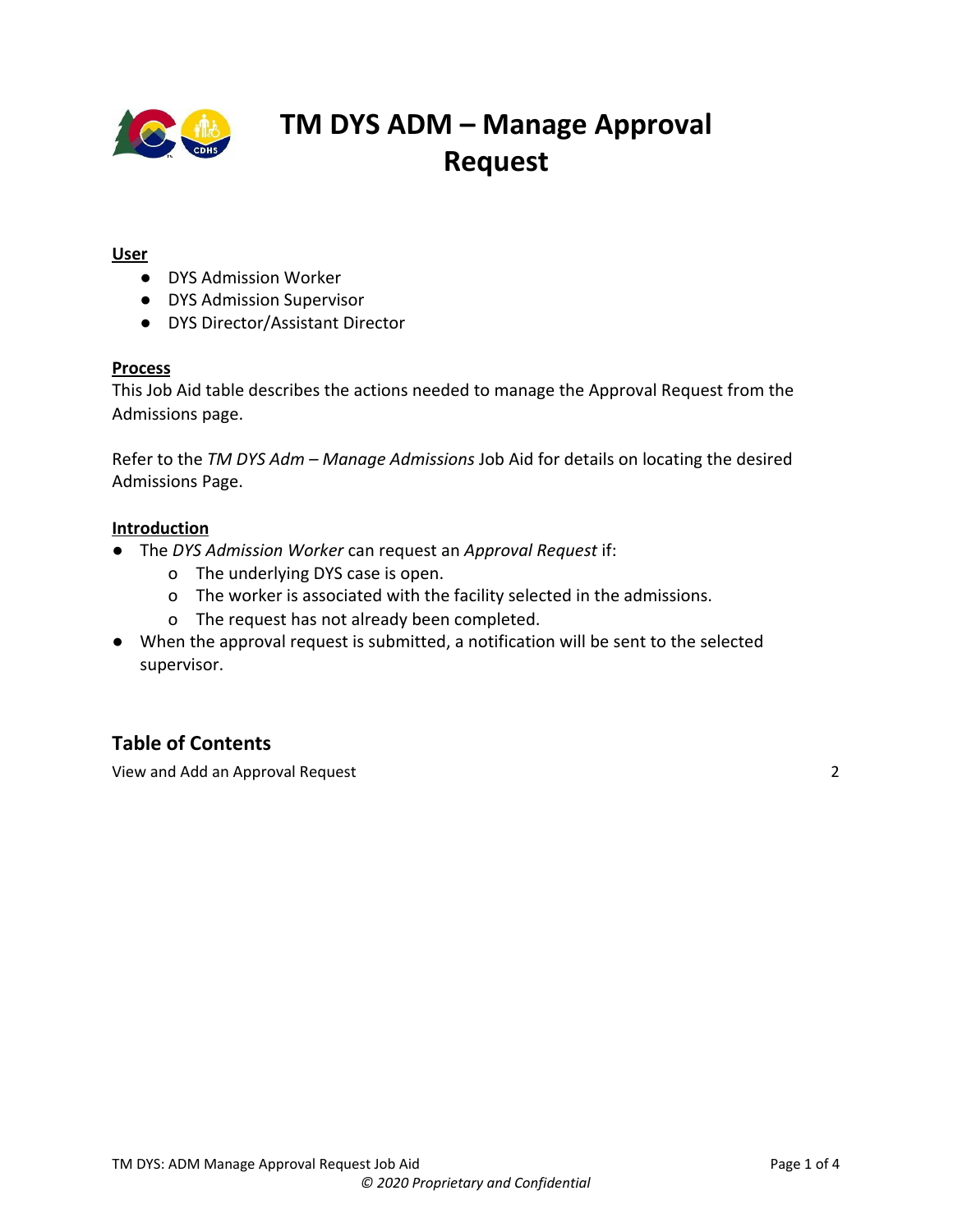

## <span id="page-1-0"></span>**View and Add an Approval Request**

- Once an Approval Request has been submitted, the fields cannot be edited.
- If an Approval Request is denied, the *Approval Request* Panel will become editable again.

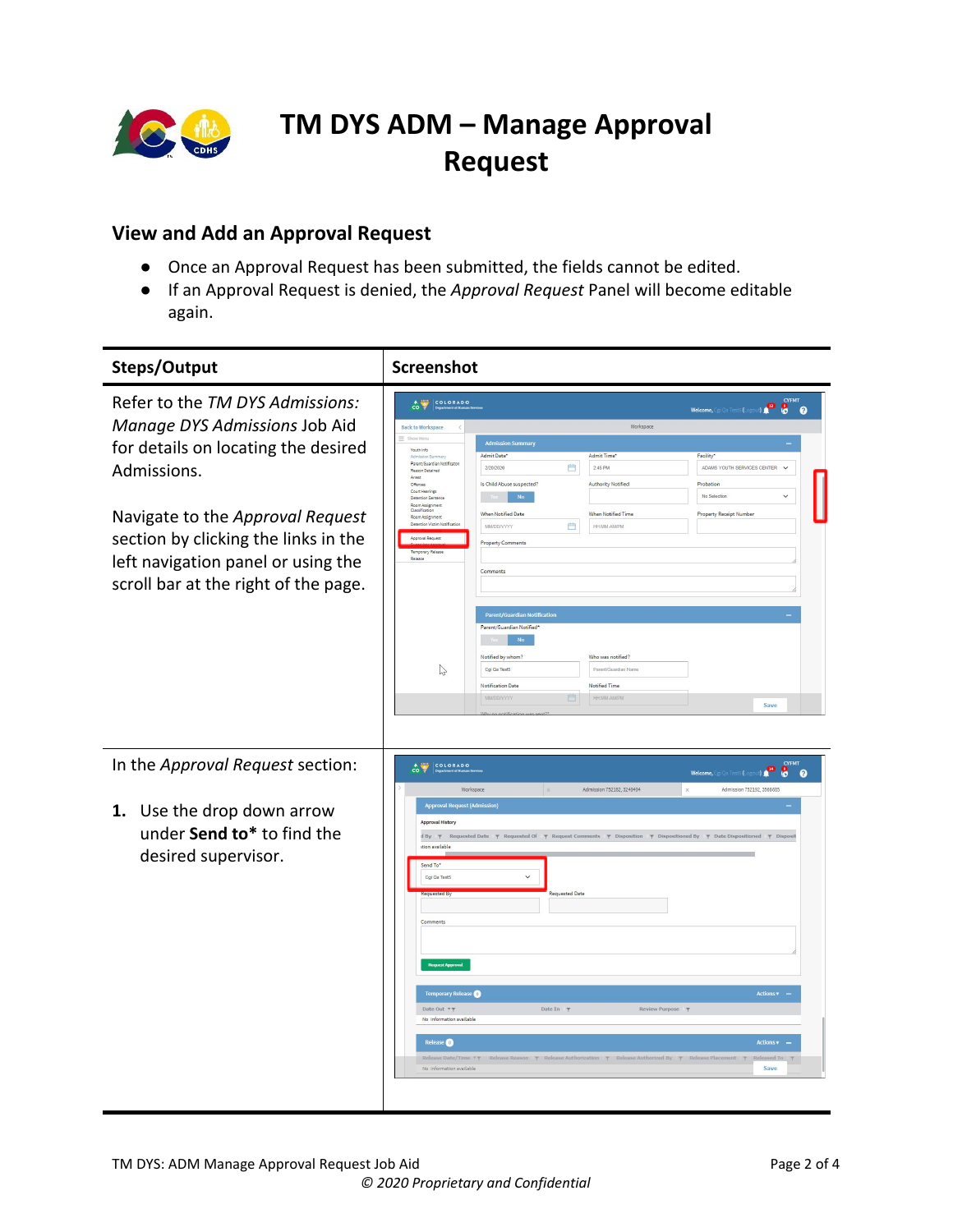

| 2. Select Request Approval.                                                                                         | <b>CYFMT</b><br>COLORADO<br>$\overline{c}$ $\overline{c}$                                                                                                                                                                                                                                                                                                                                                                                                                                                                                                                                                       |
|---------------------------------------------------------------------------------------------------------------------|-----------------------------------------------------------------------------------------------------------------------------------------------------------------------------------------------------------------------------------------------------------------------------------------------------------------------------------------------------------------------------------------------------------------------------------------------------------------------------------------------------------------------------------------------------------------------------------------------------------------|
|                                                                                                                     | Welcome, Cgi Qa Test5 (Logout) <b>49 8 8</b><br>Admission 752182, 3249494<br>Admission 752192, 3566685<br>Workspace<br>$\mathbb{R}$                                                                                                                                                                                                                                                                                                                                                                                                                                                                             |
| Note: Requested By and<br><b>Requested Date are</b><br>auto-populated by Trails after the<br>approval is requested. | <b>Approval Request (Admission)</b><br>Approval History<br>d By \ Requested Date \ Requested Of \ Request Comments \ P Disposition \ Dispositioned By \ P Date Dispositioned \ P Disposit<br>stion available<br>Send To*<br>$\checkmark$<br>Cgi Qa Test5<br>Requested By<br><b>Requested Date</b><br>Comments<br><b>Temporary Release</b><br><b>Actions</b>                                                                                                                                                                                                                                                     |
| Once the Approval Request is<br>submitted, a "Please complete the<br>Fusion Intake forms if not already             | Date Out <b>Y</b> T<br>Date In \<br>Review Purpose T<br>No information available<br>Release <sup>O</sup><br>$Action < \bullet$ -<br>Release Date/Time * Y Release Reason Y Release Authorization Y Release Authorized By Y Release Placement Y Released To Y<br>No information available<br>Save<br><b>CYFMT</b><br>COLORADO<br>$\mathcal{C}^{\mathbf{0}}$<br>8<br>$\boldsymbol{\theta}$<br>ome.<br>Message<br>Please complete the Fusion Intake forms if not already completed.<br>3566641<br><b>IDYS Clien</b><br>Workspace - Home<br>x Admission 752107 3566557<br>Ok<br><b>Approval Request (Admission)</b> |
| completed." pop-up window<br>displays.                                                                              | Approval History<br>Requested By $\overline{\tau}$<br>Requested Date $\forall$ Requested Of $\neg$ Request Comments $\neg$ Disposition $\neg$ Dispositioned By $\neg$ Date Dispositioned<br>Cgi Qa Test5<br>1/31/2020<br>Cgi Qa Test5<br>1/31/2020<br>Approved<br>Cgi Qa Test5<br>3/12/2020<br>Send To*                                                                                                                                                                                                                                                                                                         |
| Click Ok.<br>3.                                                                                                     | Cgi Qa Test5<br>$\checkmark$<br><b>Requested Date</b><br>Requested By<br>Cgi Qa Test5<br>3/12/2020<br>Comments<br><b>Supervisor Approval (Admission)</b><br>Approval Checklist*<br>Disposition*<br>Initial Roommate<br>Approved<br>View<br>Status<br>Denied<br>Eusion<br>Intake<br>Save<br><b>Disposition Comment</b>                                                                                                                                                                                                                                                                                           |